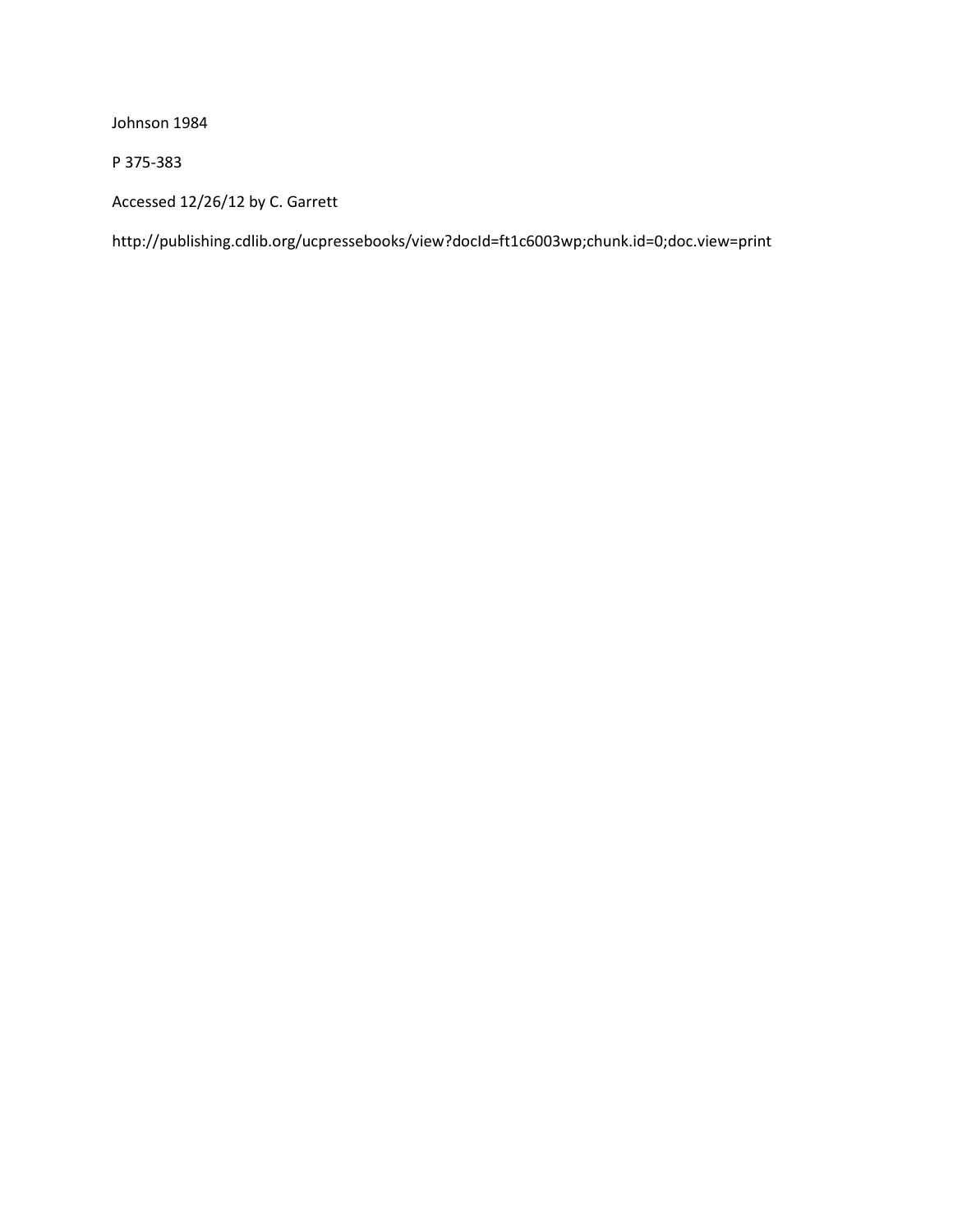Preferred Citation: Warner, Richard E., and Kathleen M. Hendrix, editors *California Riparian Systems: Ecology, Conservation, and Productive Management.* Berkeley: University of California Press, c1984 1984. http://ark.cdlib.org/ark:/13030/ft1c6003wp/

**A Riparian Classification System1**

# **A Riparian Classification System[1]**

**R. Roy Johnson, Steven W. Carothers, and James M. Simpson[2]**

Abstract.—Riparian ecology, as one of the newest scientific disciplines, is developing a conceptual framework which includes new supportive terminology and classification schemes. This branch of ecology has developed largely in the arid western United States as an offshoot of wetlands ecology. This paper discusses important concepts, classifications, and interrelationships between riparian ecology and other disciplines. This new science is especially important to floodplain zoning and management, natural resource management, and recreation management.

# **Introduction**

The word riparian is derived from the Latin ripa meaning "banks." Although a long-established word, it did not come into common usage until the early 1970s. Now the terms "riparian habitat" and "riparian system" are well known to wildlife and recreation managers. In the most restricted sense, the word riparian refers to the banks of a stream or river (Langbein and Iseri 1960; Oxford English Dictionary [Unabridged] 1979), although the Oxford Dictionary gives "riparial" for either a stream or lake. In its vaguest sense riparian refers to "the banks of a body of water" (American Geological Institute 1962) or bank of a river or other body of water (Random House Unabridged Dictionary 1967), and in its broadest sense riparian refers to "land bordering a stream, lake, or tidewater" (Hanson 1962).

It is not surprising, then, that some investigators would restrict riparian to streams or, at most, freshwater streams and lakes. However, it is often impossible to determine where a montane lake ends and the stream flowing from it begins. Similarly, at the junction of the stream's mouth with a gulf or seacoast, the point where the stream ends and the ocean begins depends on flow levels of the stream and tidal phases of the ocean. Thus, although some boundaries of particular watercourses or lakes are easily definable, their associated ecosystems are often continuous. This, in our opinion, justifies considering habitats associated with lakes, watercourses (temporary or permanent), and tidewater areas as part of a continuous wetland environment, although different segments may have their specifically recognizable riparian communities.

Little more than a decade ago, many resource managers and even scientists concerned with riparian areas were not familiar with the term riparian. Today, though technically an adjective, the word has been "elevated" to a noun (Johnson 1978a) in common usage allowing us to present a "Classification of Riparian."

In 1979 the USDI Fish and Wildlife Service (FWS) published a new system entitled "Classification of Wetlands and Deepwater Habitats of the United States" (Cowardin etal. 1979). This new improved system has synthesized most of the information from earlier, often antiquated, schemes designed for wetlands classification, inventory, and mapping. The foreword for that publication, written by the then-director of the FWS, calls on other federal and state agencies to adopt the system. In addition it states: "Congressional committees will be notified of this adoption action and will be encouraged to facilitate general adoption of the new system by amending any laws that reference the Circular 39 system [i.e., the previous FWS system]" (*ibid .)*. Furthermore, classes to train personnel in the use of the system are now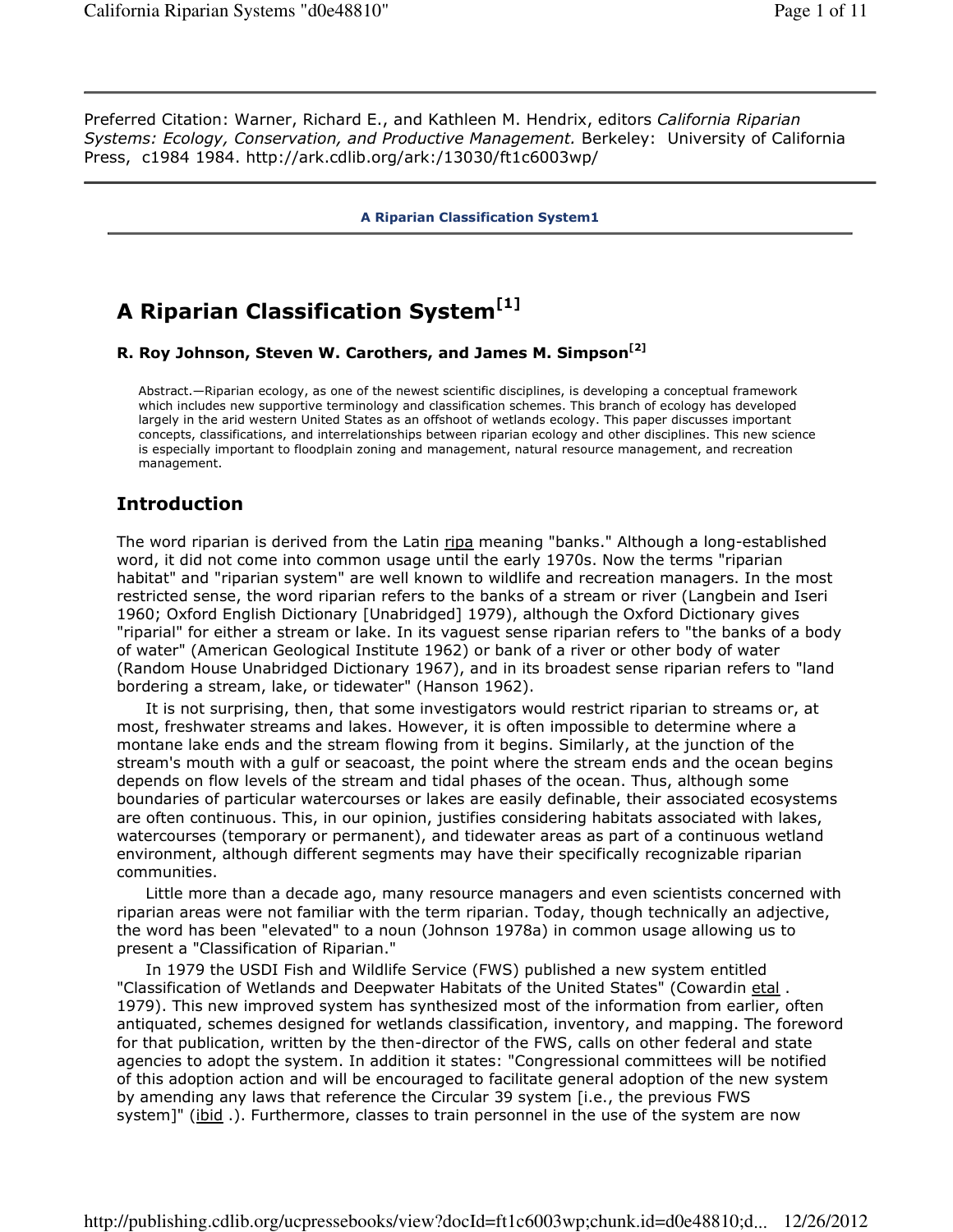being conducted throughout the United States, not only for FWS personnel, but for those of other agencies as well.

[1] Paper presented at the California Riparian Systems Conference. [University of California, Davis, September 17–19, 1981].

[2] R. Roy Johnson is Unit Leader, Cooperative National Park Resources Study Unit, USDI National Park Service, University of Arizona, Tucson. Steven W. Carothers is Research Scientist, National Park Service, University of Arizona, and an ecological consultant, Flagstaff, Arizona. James M. Simpson is Associate, Museum of Northern Arizona, Phoenix, Arizona.

#### $-376-$

The implications of these actions are farreaching. This is especially true when one considers that some of the most unappreciated, abused wetland areas of the United States are not considered wetlands under this new classification scheme. Among these excluded systems are some of the riparian wetlands in the more arid western half of the United States, where water is a premium resource. The rapid decline of these western riparian wetlands has been documented in detail, and the causes for the demise of these critical wildlife and recreational areas are at least partially known (Carothers 1977; Johnson and Jones 1977; Johnson and McCormick 1978; Johnson and Carothers 1982).

The system we outline in this paper represents an attempt to develop a riparian classification scheme that is compatible with the current FWS system.

### **Riparian Ecosystems**

#### **Definition of Terms**

### *Wetlands Versus Drylands (Uplands)*

The recently recognized field of riparian ecology is employing new terms, defining new conceptual phrases, and developing classification schemes. To demonstrate fully the inclusive scope of what may be identified as "riparian" and the complex and unique plant/animal interactions that contribute to the diversity of life forms within riparian ecosystems, a number of terms and concepts must, at the outset, be reviewed. The relationships among certain of these terms are indicated in table 1.

Terrestrial systems have traditionally been differentiated into two basic and mutually exclusive categories, "upland" and "wetland." These are terms not to be confused with "highland" and "lowland," which simply denote elevational differences; uplands and wetlands may be differentiated on the basis of soil moisture. "Uplands" has been used in wildlife literature in opposition to "wetland," but uplands are also commonly thought of as "high ground," denoting an elevational context. To circumvent this problem, Cowardin (1978) used the term "dryland" in contrast to "wetland." We concur with Cowardin's choice in coining a much-needed technical term. The Oxford Unabridged English Dictionary (1979) defines dry land (two words!) as "land not submerged or under water; land as opposed to sea." Upland may be simply defined as "ground above the floodplain" (*ibid .)*, whereas the term "wetland", referring to "land having wet or spongy soil," (Random House Unabridged Dictionary 1967) is not contained in the Oxford Dictionary.

By beginning with a classification system which categorizes systems as either uplands or wetlands, we would agree with other western authorities in considering virtually all riparian areas as wetlands (Brown etal . 1979, 1980). An outstanding discussion of wetlands in the arid Southwest appears in an extensive regional vegetation classification (Minckley and Brown 1982). This treatise characterizes wetlands as follows:

Wetlands are periodically, seasonally, or continuously submerged landscapes populated by species and/or life forms differing from immediately adjacent biotas. They are maintained by, and depend upon circumstances more mesic than those provided by local precipitation. Such conditions occur in or adjacent to drainageways and their floodplains (riparian zones) on poorly drained lands, along seacoasts,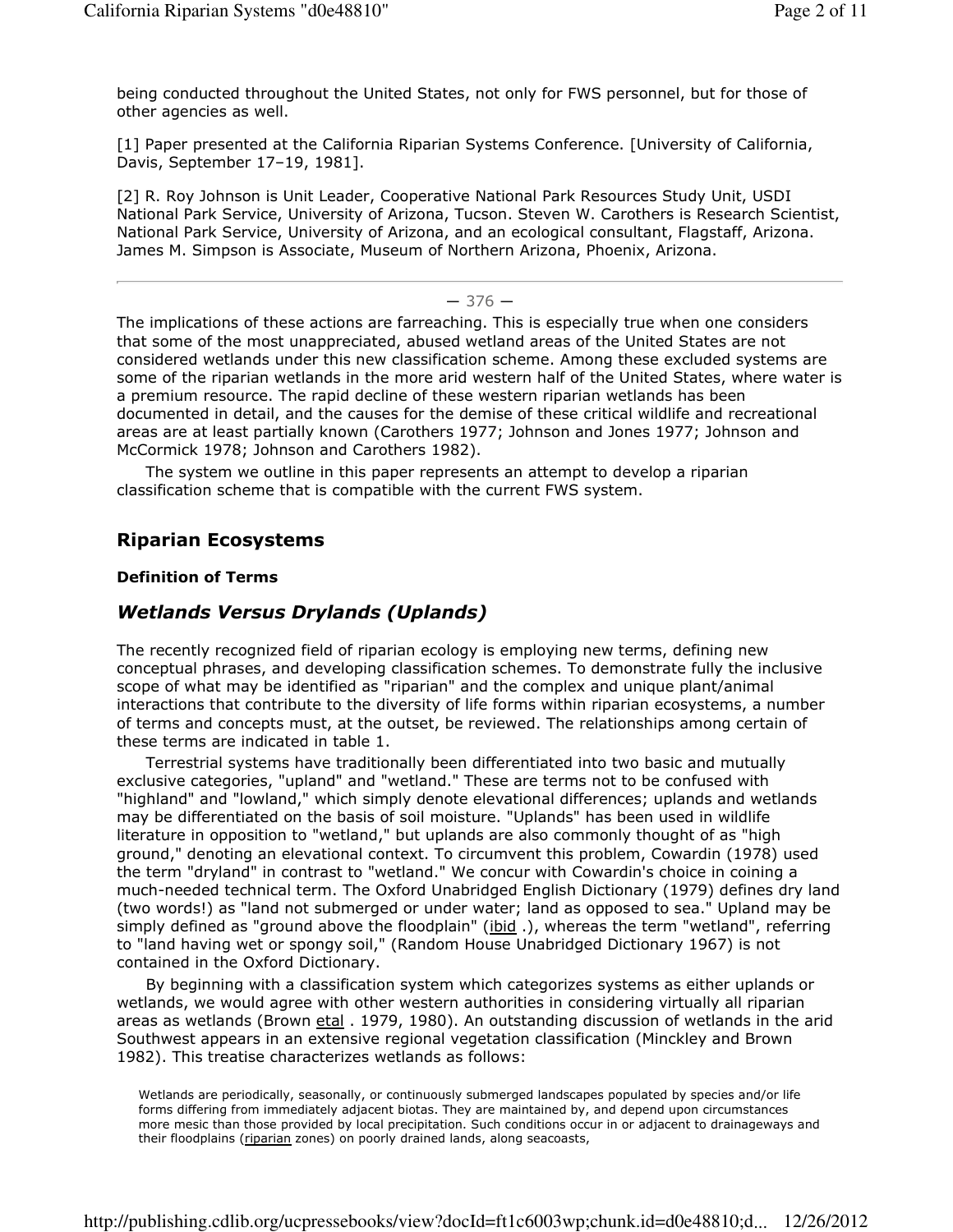Table l.—Relationship of terms used to delineate wetland systems.



\*"Dryland" used by Cowardin (1978) as an antonym to wetland and thus as a synonym for upland.

### $-377-$

and in and near other hydric and aquatic situations, i.e., springs and their outflows, ponds, margins of lakes, etc. The various wetland and riparian communities may be represented as forest, woodland or scrubland, marshland or strand, or be composed largely or entirely of submergent vegetation. [emphasis added]

One of the most perceptive, early characterizations of riparian communities was by Lowe (1964):

A riparian association of any kind is one which occurs in or adjacent to drainageways and/or their floodplains and which is further characterized by species and/or life-forms different from that of the immediately surrounding non-riparian climax. The southwestern riparian woodland formation is characterized by a complex of trees, and their plant and animal associates, restricted to the major drainageways that transgress the landscape of desert upward into forest. It is incorrect to regard this biotic formation as merely a temporary unstable, seral community. It is an evolutionary entity with an enduring stability equivalent to that of the landscape drainageways which form its physical habitat. That is, it is a distinctive climax biotic community . Moreover it is, as are all ecologic formations and their subdivisions, locally subject to, and often dissolved by, the vicissitudes of human occupation. In Arizona, the riparian woodlands have been rapidly dwindling just as the water table has been rapidly lowering. And its trees are now the native phreatophytes of the waterusers. [emphasis added]

In their outstanding book on wildlife habitats, Thomas **etal** . (1979) did not use the term "wetland" for their work in Oregon and Washington. Instead, they used the term "riparian zone," which they defined as:

. . . an area identified by the presence of vegetation that requires free or unbound water or conditions more moist than normally found in the area.

In addition, we would add the barren, rocky, gravelly, or sandy banks along a body of water.

At the other extreme to the southwestern arid hydrological regime (e.g., the humid northwestern United States), the Oregon Coastal Conservation and Development Commission has a still different definition of wetlands (Metzger 1968 fide Akins and Jefferson 1973):

. . . areas on which standing water, seasonal or permanent, has a depth of six feet or less and where the wet soil retains sufficient moisture to support aquatic or semiaquatic life.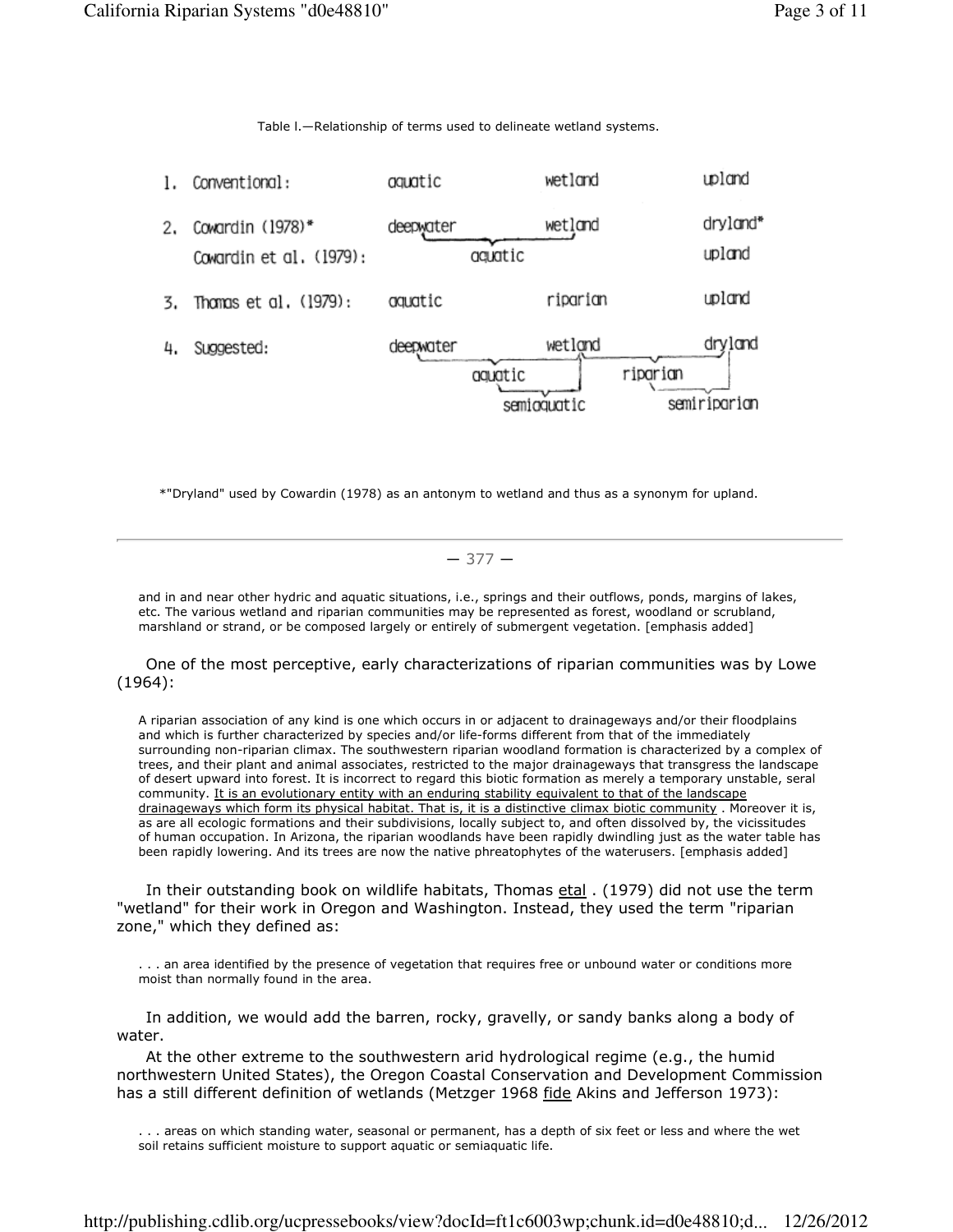We offer here definitions for various terms, including "riparian wetlands," in full awareness of problems inherent in attempting to categorize and define riparian zones, since biological communities rarely have definitive boundaries. Indeed, the riparian community requires the moisture of the truly aquatic zones from one direction and the substrate of the terrestrial zones from the other. According to Cowardin (1978) ". . . wetland is part of a continuum of land types between deep water and dryland." Thus, as with all classification efforts, a subjective judgment must be made as to where to draw a boundary (where no clear boundary exists) between aquatic, terrestrial wetland, and dryland (upland) zones. The problem of specific definitions becomes even more complicated when certain transitional terms are included. For example, the term "semiaquatic" is used in the extensive treatment of Oregon's coastal wetlands by Akins and Jefferson (1973); however, the term defies definition in their glossary. Semi-aquatic is obviously a term designed to identify vegetation or a zone of vegetation found in the area of transition between aquatic and terrestrial zones.

## *Semi-Riparian and Pseudoriparian*

Another transitional connotation is reflected by the term "semi-riparian zones." The term "semiriparian communities" was used by Zimmerman (1970) and "semi-riparian habitat" by Hubbard (1971) in their work along the Gila River valleys of southwestern New Mexico, to describe vegetation consisting of "true" riparian species mixed with dryland species. Areas containing such vegetative mixtures are usually found on a gradient extending away from and upslope of the stream or watercourse. The semi-riparian zone, or semi-riparian vegetation, then, is an ecotonal transition between the terrestrial wetland (riparian) zone and the dryland (table 1). As with other ecotones (Johnson 1978b), the semi-riparian zone supports plant and animal species from both the bordering riparian type and the dryland type, as well as species that are almost exclusively specific to these transitional areas. It is important to emphasize here that we are attempting to categorize the various elements of the continuum between wet and dry zones, not merely for the sake of habitat or vegetation classification, but because we can often recognize distinct vegetation and wildlife communities within each of the vegetative types and subtypes.

In general, the semi-riparian community is on a soil substrate intermediate in moisture content between the riparian wetland and the dryland. In the semi-riparian community, where the typically upland species occur on soils containing moisture in excess of their typical habitat, these upland plants frequently attain a popula-

#### $-378-$

tion density or size-class and vigor greater than that found in the uplands. When a dryland species migrates into the semi-riparian zone and as a result attains a greater density and rate of growth, it may be referred to as a "pseudoriparian" plant (Campbell and Green 1968).

"Pseudoriparian" plants have been described by Campbell and Green as "facultative" in contrast to "riparian" plants, which are "obligate." Unfortunately, the biological definition of facultative as able to live under more than one set of conditions does not indicate a preference for one situation or the other. Therefore, Campbell and Green (1968) have lumped three basic categories of plants under the term pseudoriparian: 1) species which may be best adapted to riparian zones but which will grow in drylands, e.g., velvet mesquite (Prosopisvelutina); 2) species which are well adapted to either riparian or dryland zones, e.g., desert hackberry (Celtispallida); and 3) species which are more common in dryland zones but which will grow in riparian zones, often attaining greater size and/or population densities, e.g., Arizona cypress (Cupressusarizonica ). Table 2 demonstrates a classification scheme which further clarifies the concept of "pseudoriparian" in relation to a species' ability to grow in different zones.

Table 2.—Indicator assignments of plant species based on their relationship to the riparian zone (modified from Johnson etal . 1977; and Reed in press). Percent occurrence is defined as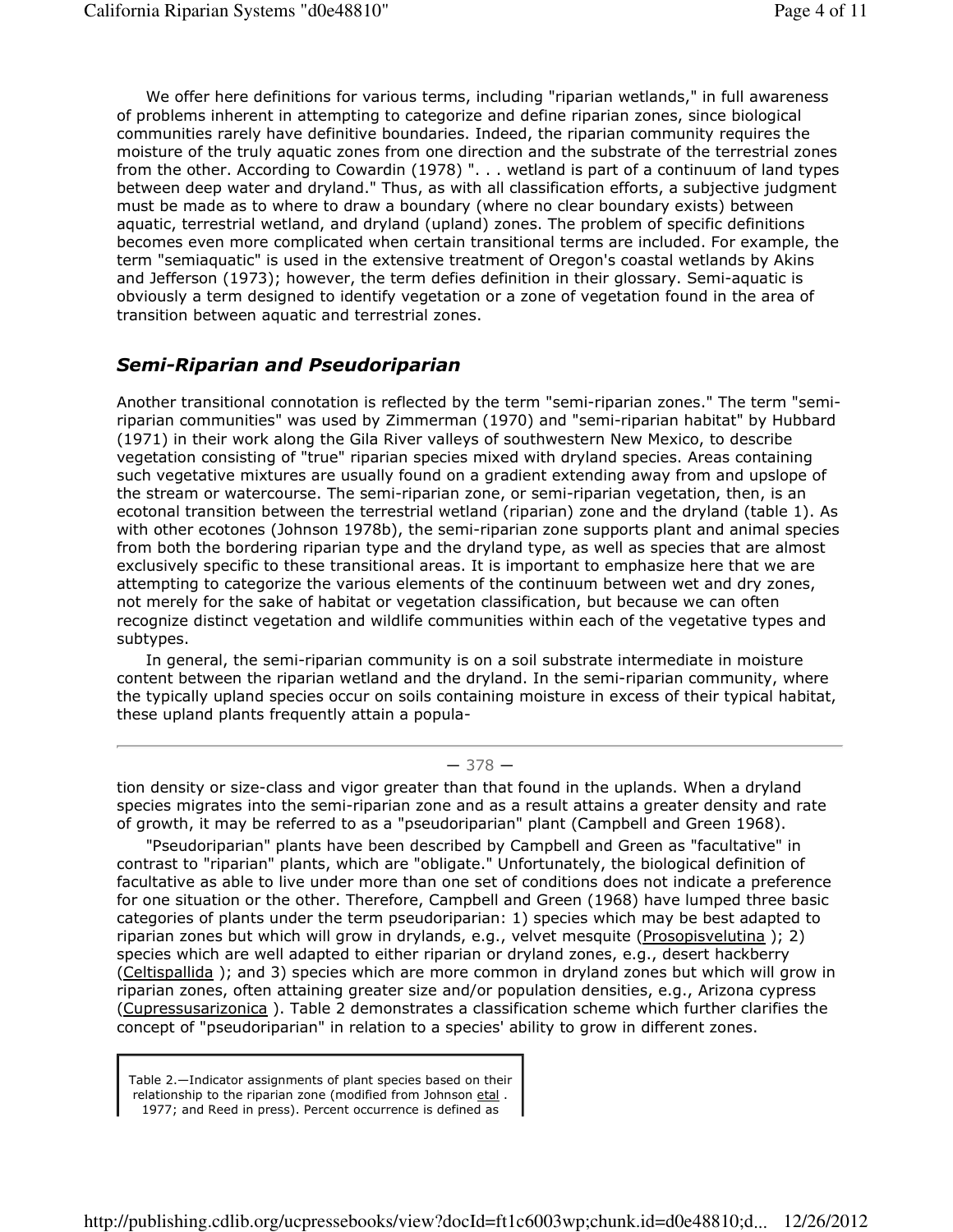| frequency with which individual plants occur in the riparian zone<br>as compared to total population of the region. |                    |
|---------------------------------------------------------------------------------------------------------------------|--------------------|
| Species category                                                                                                    | Percent occurrence |
| Obligate riparian                                                                                                   | $91 - 100$         |
| Preferential riparian                                                                                               | $76 - 90$          |
| Facultative riparian                                                                                                | $26 - 76$          |
| Non-riparian                                                                                                        | $0 - 25$           |

The classification scheme we present here is a refinement of an earlier system used by Johnson etal . (1977) composed of three categories: obligate, preferential, and non-riparian. This new, four-category system can be applied to plants or animals. By conducting a strip census or random count of individuals in a region and determining the percentage found in riparian zones compared to nonriparian zones, the species can be assigned to one of the four categories. Reed (in press) has developed a five-category system for wetland plants which would be more definitive, but is too sophisticated for our current level of information.

# *Perennial, Intermittent, and Ephemeral Riparian Zones*

We have recently developed a new, simple, and inclusive classification system for riparian zones (Johnson et al . in press a). By combining standardized terms we have suggested: 1) Perennial Riparian; 2) Intermittent Riparian; and 3) Ephemeral Riparian for categorizing bank systems on streams, lakes, and tidewater areas. These three new riparian types may be applied to zones, vegetation-types, plant or animal communities, or ecosystems. These categories are not substitutes for various terms which have been used for plant species or vegetation communities in the past, including "desert riparian," "stream riparian" (Austin and Bradley 1971), "pseudoriparian," or "semi-riparian." Our three categories refer to zones occurring along and supported by perennial (permanent), intermittent, or ephemeral watercourses, lakes, or tidewaters.

# **A New Riparian Classification**

The aforementioned FWS classification system for wetlands and deep-water habitats (Cowardin etal . 1979) represents the current state of the art in official federal attempts to classify these habitat-types for inventory (in the National Wetlands Inventory), mapping, and protection of the systems. The coauthors of that important publication are eastern investigators and therefore used terms such as "bottomland hardwoods," "wooded swamps," and other regional terms, but riparian was never used. This, in effect, excluded many of the riparian wetlands in the vast region from the Great Plains westward (more than half the United States), with the possible exception of the lush Pacific Northwest. By the standards of some investigators in the wetter, more humid East, many of these areas are not considered wetlands. However, when compared to the surrounding drylands they are unquestionably wetlands, possessing inordinately high wildlife and recreational values and providing premium "living sites" for humans as well as plants and animals.

There are some obvious visual differences between most eastern and western wetlands, but there are also strikingly far-ranging similarities (Johnson etal . in press b). For example, western riparian wetlands are commonly highly visible, more heavily vegetated areas, contrasting sharply with the surrounding dry uplands. This is due largely to the fact that a high percentage of the woody species occurring in these western wetlands show different growth forms from those of surrounding dryland (upland) communities. By contrast, eastern riparian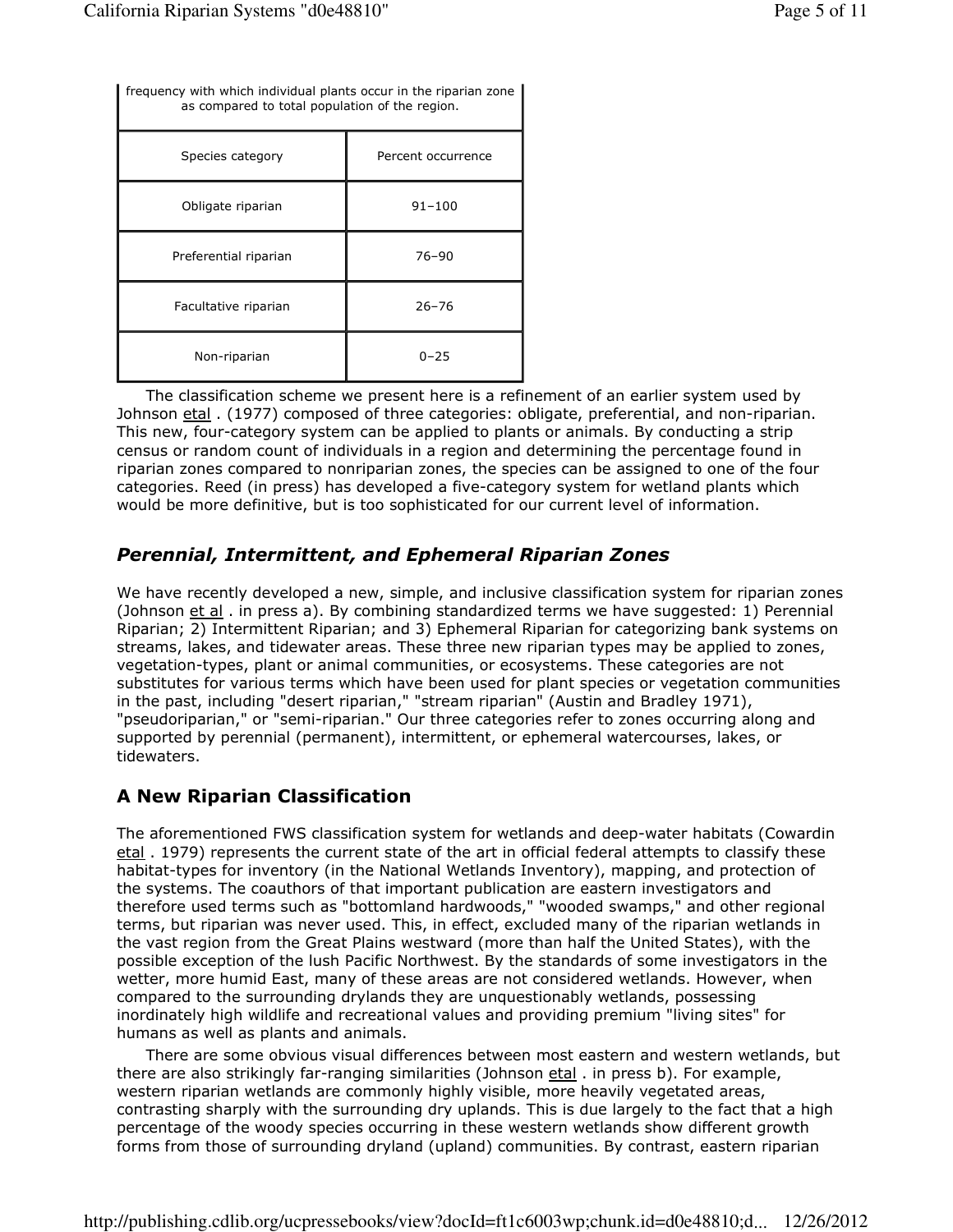wetlands, along the bottoms of deciduous woodlands, are often not readily apparent because the vegetation growth forms of both habitats are very similar. Eastern investigators, however, have pointed out that the species composition in these eastern riparian woodlands is different from that of the surrounding upland communities (Shelford 1963).

#### $-379-$

A plethora of other publications have compared species richness and productivity of riparian with upland zones (Johnson and Jones 1977; Johnson and McCormick 1978). Although comparative differences between riparian wetlands and adjacent uplands may not be as extreme for the East as the West, reference to published papers quickly demonstrates that eastern and western riparian systems share a common factor of greater wildlife and recreational importance than surrounding uplands. In addition to the two aforementioned riparian symposia, other publications demonstrating the importance of eastern as well as western riparian systems include a series of national and regional nongame bird symposia conducted by the USDA Forest Service (FS) and bird censuses published quarterly in "American Birds." Johnson (1978b) has shown a differential dependency of avifaunas on riparian zones that is related to regional and local aridity in the Southwest.

Swift and Barclay (1980) demonstrate comparable riparian destruction for both the East and the West (commonly from 70 to 90%). For example, the Sacramento River drainage has an estimated riparian vegetation loss in excess of 98%, while that for southeastern Missouri is approximately 96%. The East apparently still has larger tracts of riparian vegetation left because there were more there originally.

Herein lies the crux of the matter, for in deleting western riparian wetlands from a national inventory, one of the main objectives of the inventory is not met. That objective is to provide practical and legal protection for these wetlands and their attendant ecosystems. Although other programs, such as floodplain zoning and policies of various agencies (see the position papers in Johnson and McCormick 1978), are providing some protection for riparian wetlands, all possible attempts must be made to properly manage these endangered riparian ecosystems.

The "riparian movement" to conserve riparian wetlands is often considered a western concern. However, we have just demonstrated why there is good reason for the East to be equally, or perhaps even more, concerned. Therefore, we present a classification scheme for riparian wetlands which is compatible with the FWS wetlands classification system (figs. 1 and 2). The palustrine system would be the point at which our riparian subsystems would be interfaced with that system (fig. 1). The complexity of these riparian ecosystems has previously defied assignment of subsystems. Table 3 provides our definitions for "riparian" and the subsystems, "hydroriparian," "mesoriparian," and "xeroriparian."

Previous to the 1970s, concerns were largely with clearing riparian zones to allow for "better utility." "Phreatophyte" was the word commonly used instead of riparian to describe vegetation (Johnson and Carothers 1982) for channelization, flood control, water and power projects, and other "water salvage" operations. Today,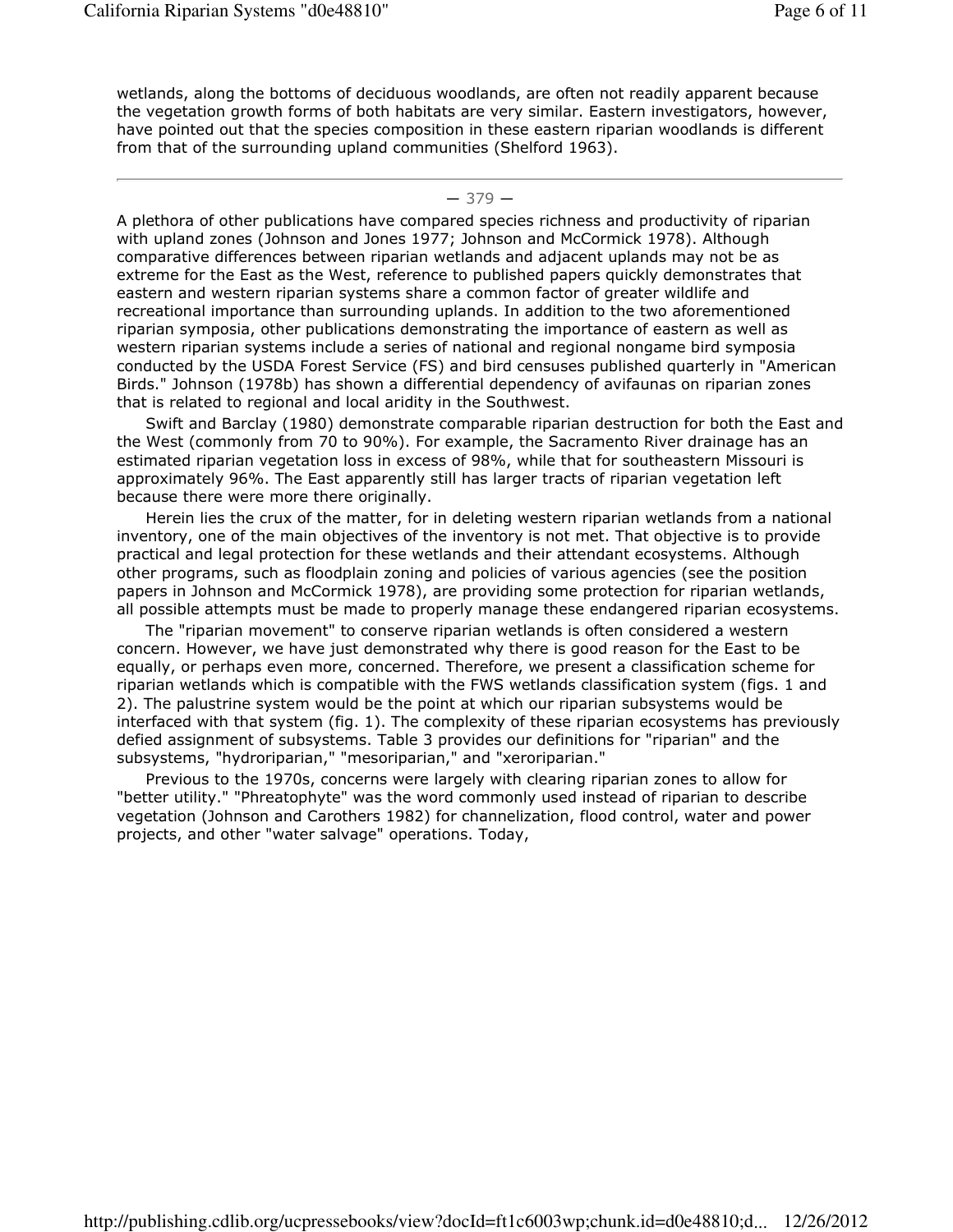



Riparian subsystems superimposed on the National Wetlands Classification System (modified from Cowardin et al. 1979). \* In more than 25 references checked (standard dictionaries; ecological, geological, and hydrological dictionaries; and scholarly works on aquatic ecosystems, the following consensus is established. Riverine: a) of or pertaining to a river (including the banks); b) located on or inhabiting the banks of a river. Fluvial: of, pertaining to, or inhabiting a river or stream. (See Reid and Wood 1976.)



Figure 2. Riparian subsystems and classes (modified after Cowardin et al. 1979).

http://publishing.cdlib.org/ucpressebooks/view?docId=ft1c6003wp;chunk.id=d0e48810;d... 12/26/2012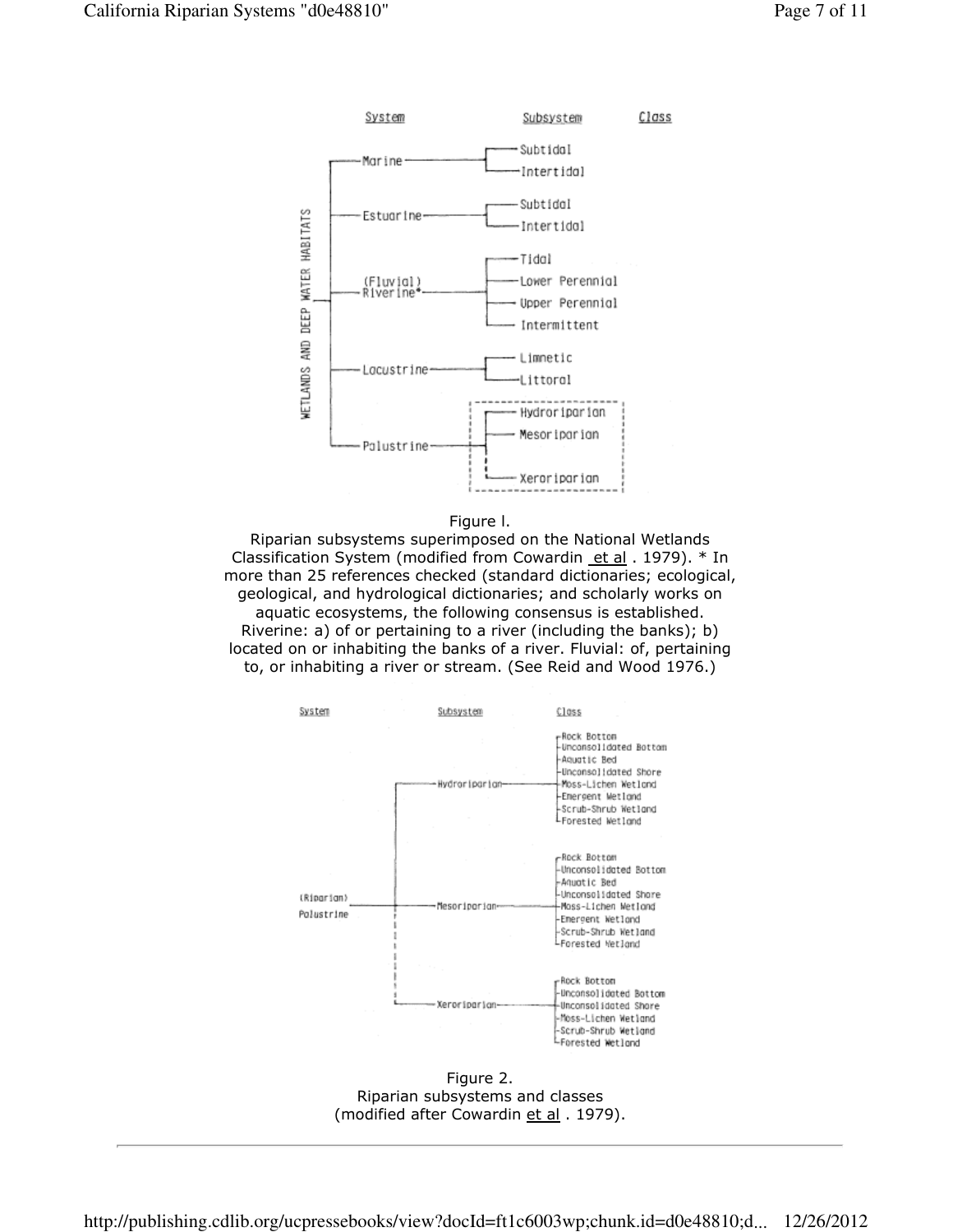$-380 -$ 

| Table 3. - Definitions of riparian wetland types. |                                                                                                                                                                                                                                                                                                                                                                                                                                                                                                                                                                                   |
|---------------------------------------------------|-----------------------------------------------------------------------------------------------------------------------------------------------------------------------------------------------------------------------------------------------------------------------------------------------------------------------------------------------------------------------------------------------------------------------------------------------------------------------------------------------------------------------------------------------------------------------------------|
| Riparian:                                         | On or pertaining to land adjacent to riverine and estuarine channels, lacustrine beds, or oases<br>and other sites where surface water and/or groundwater occurs in excess of on-site<br>precipitation; occupied by biotic communities differing in species composition and/or population<br>densities from those of the surrounding uplands due to the substrate: a) being or periodically<br>covered with water; and/or b) having higher soil moisture; or c) in the case of rocky banks or<br>cliffs, existing plant and animal species are dependent on a proximity to water. |
| Hydroriparian:                                    | Wetlands with hydric soils or whose substrates are never dry or are dry for only a short period;<br>usually associated with perennial or intermittent water. Vegetation, when present, consists of a<br>predominance of obligate and preferential wet riparian plants.                                                                                                                                                                                                                                                                                                            |
| Mesoriparian:                                     | Wetlands with nonhydric soils and whose substrate is dry seasonally; usually associated with<br>intermittent water or high-elevation ephemeral wetlands. Vegetation, when present, consists of<br>a mixture of obligate, preferential, and facultative riparian plants.                                                                                                                                                                                                                                                                                                           |
| Xeroriparian:                                     | Mesic to xeric habitat-type with average annual moisture higher than surrounding uplands, but<br>provided with surface moisture in excess of local rainfall only on infrequent occasions (usually for<br>less than one month per year). Vegetation, when present, consists of a mixture of preferential,<br>facultative, and non-riparian plants.                                                                                                                                                                                                                                 |

however, the importance of riparian areas to regional ecosystem maintenance, complexity, and diversity has become evident. While there are still riparian areas to be protected from the insidious destruction that has already reduced this habitat-type to but a small portion of its original coverage, any classification system must consider the entire breadth of the riparian continuum. Our proposed system considers this breadth, extending from dry desert arroyos, and those plants and animals dependent upon their ephemeral water sources, to permanent bodies of water, and perennial marshes and streams.

# **Conclusion**

Riparian systems have been in great demand during the exploratory, settlement, and developmental history of the United States. Riverine and lacustrine riparian zones were extremely useful as routes for exploration and travel; for building of forts, houses, and settlements; for grazing livestock and planting crops; for providing timber and firewood; and, finally, for the development of cities, greenbelts, and recreational facilities. Most reclamation projects and other rural and urban water resource development projects were undertaken prior to the 1960s. It was during the 1960s and 1970s that research documented the tremendous natural and sociological values of the riparian zone. Thus, much of the destruction to riparian ecosystems from these projects had occurred before there was an adequate understanding of the tremendous riparian wildlife and recreational values (Johnson and Carothers 1982). The process of developing the riparian zone for human use destroyed many of the values which had originally attracted humans to these areas. In too many situations, the riparian zone was converted from a lush, verdant "paradise" to a virtual desert (see Johnson and Haight 1983 for definition of desertification).

Insufficient baseline information, inadequate vocabulary, and general overuse and abuse all contributed to the rapid degradation and almost total demise of riparian zones. This was especially true in the arid and semi-arid West where water for human use is at a premium. This paper has mentioned a series of state of the art publications which were instrumental in developing a better understanding of these important riparian areas during the late 1970s. In addition, a vocabulary has developed (McCormick 1978; Warner 1979) and classification schemes have evolved (Lowe 1964; Brown etal . 1979, 1980; Minckley and Brown 1982). These works have demonstrated that riparian systems not only are important to those organisms and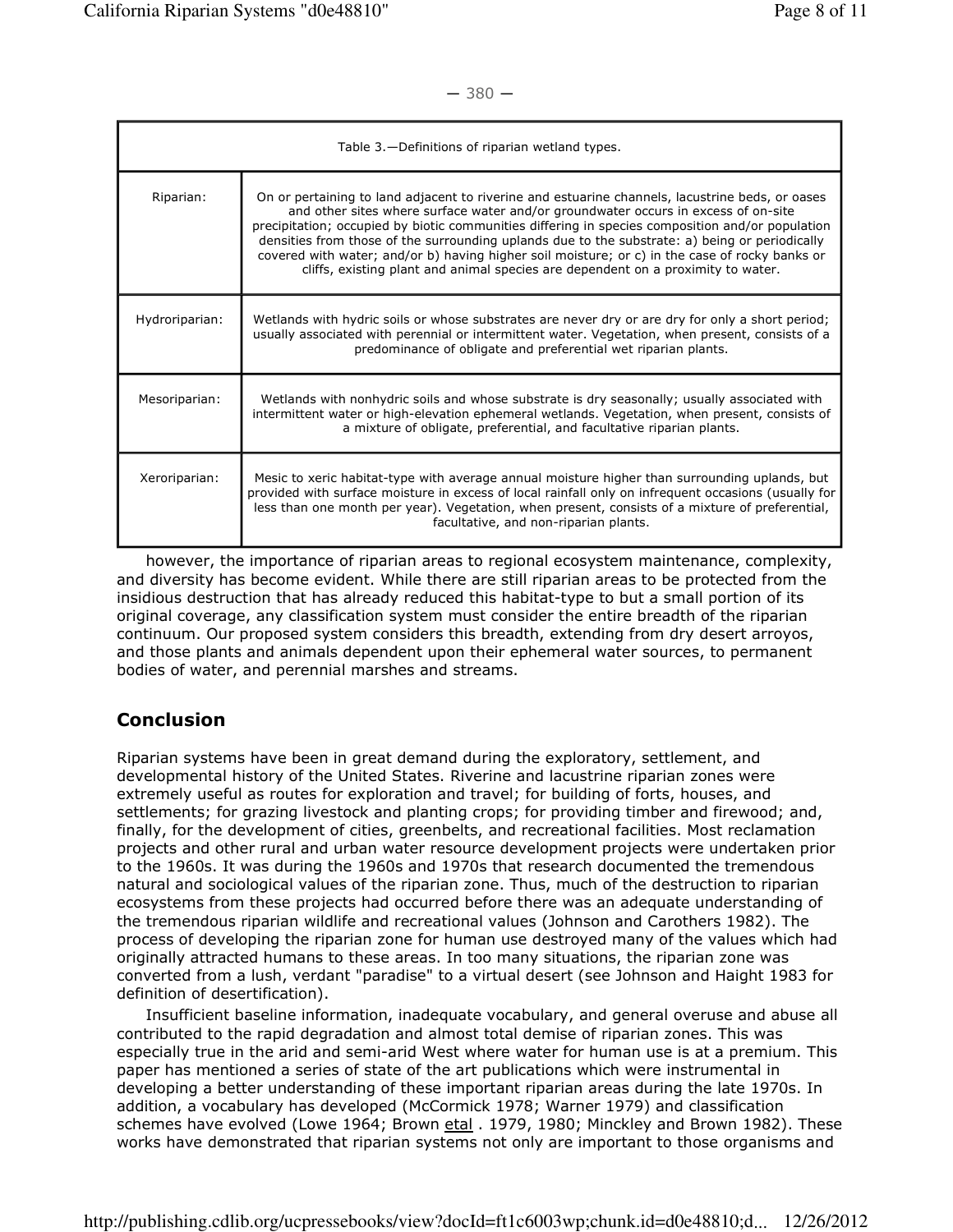communities inhabiting the riparian zone, but also play a vital role in providing food and shelter to many upland and aquatic organisms. Now that the unique role played by riparian ecosystems has been recognized, steps are being taken to preserve and properly manage their fragmentary remains (see Johnson and Haight 1983).

Projects designed to provide water for agricultural, municipal, and industrial uses can now be developed without destroying the recreational and wildlife values of important riparian areas (Carothers and Johnson 1975). Through the use of recently gathered scientific information and application of sound principles of land-use planning, resource management agencies can even reestablish some of the riparian areas which have been destroyed through ignorance during past development projects. No other resource management task is so important to western ecosystems and to the living organisms they include, especially man.

### **Literature Cited**

Akins, G.J., and C.Q. Jefferson. 1973. Coastal wetlands of Oregon. 159 p. Oregon Coastal Conservation and Development Commission, Florence, Oregon.

 $-381-$ 

American Geological Institute. 1962. Dictionary of geological terms. 545 p. Anchor Press, Garden City, N.Y.

Austin, G.T., and W.G. Bradley. 1971. The avifauna of Clark County, Nevada. J. Ariz. Acad. Sci. 6(4):283–303.

Brown, D.E., C.H. Lowe, and C.P. Pase. 1979. A digitized classification system for the biotic communities of North America, with community (Series) and association examples for the Southwest. J. Ariz.-Nev. Acad. Sci. 14(Suppl. 1):1–16.

Brown, D.E., C.H. Lowe, and C.P. Pase. 1980. A digitized systematic classification for ecosystems with an illustrated summary of the natural vegetation of North America. USDA Forest Service GTR-RM-73, Rocky Mountain Forest and Range Experiment Station, Fort Collins, Colo. 93 p.

Campbell, C.J., and W. Green. 1968. Perpetual succession of stream-channel vegetation in a semiarid region. J. Ariz. Acad. Sci. 5:86–98.

Carothers, S.W. 1977. Importance, preservation, and management of riparian habitats: an overview. p. 2–4. In : R.R. Johnson and D.A. Jones (tech. coord.). Importance, preservation, and management of riparian habitat: a symposium. [Tuscon, Arizona, July 9, 1977.] USDA Forest Service GTR-RM-43, Rocky Mountain Forest and Range Experiment Station, Fort Collins, Colo. 217 p.

Carothers, S.W., and R.R. Johnson. 1975. Water management practices and their effects on nongame birds in range habitats. p. 210–222. In : Proceedings of the symposium on management of forest and range habitats for nongame birds. USDA Forest Service GTR-1, Washington, D.C.

Cowardin, L.M. 1978. Wetland classification in the United States. J. Forestry. 1978 (Oct.):666–668.

Cowardin. L.M., V. Carter, F.C. Golet, and E.T. LaRoe. 1979. Classification of wetlands and deepwater habitats of the United States. USDI Fish and Wildlife Service FWS/OBS79/31, Washington, D.C. 103 p.

Hanson, H.C. 1962. Dictionary of ecology. 382 p. Philosophical Library, New York, N.Y.

Hubbard. J.P. 1971. The summer birds of the Gila Valley, New Mexico. Nemouria (Occ. Pap. Del. Mus. Nat. Hist.) 2:1–35. Greenville, Del.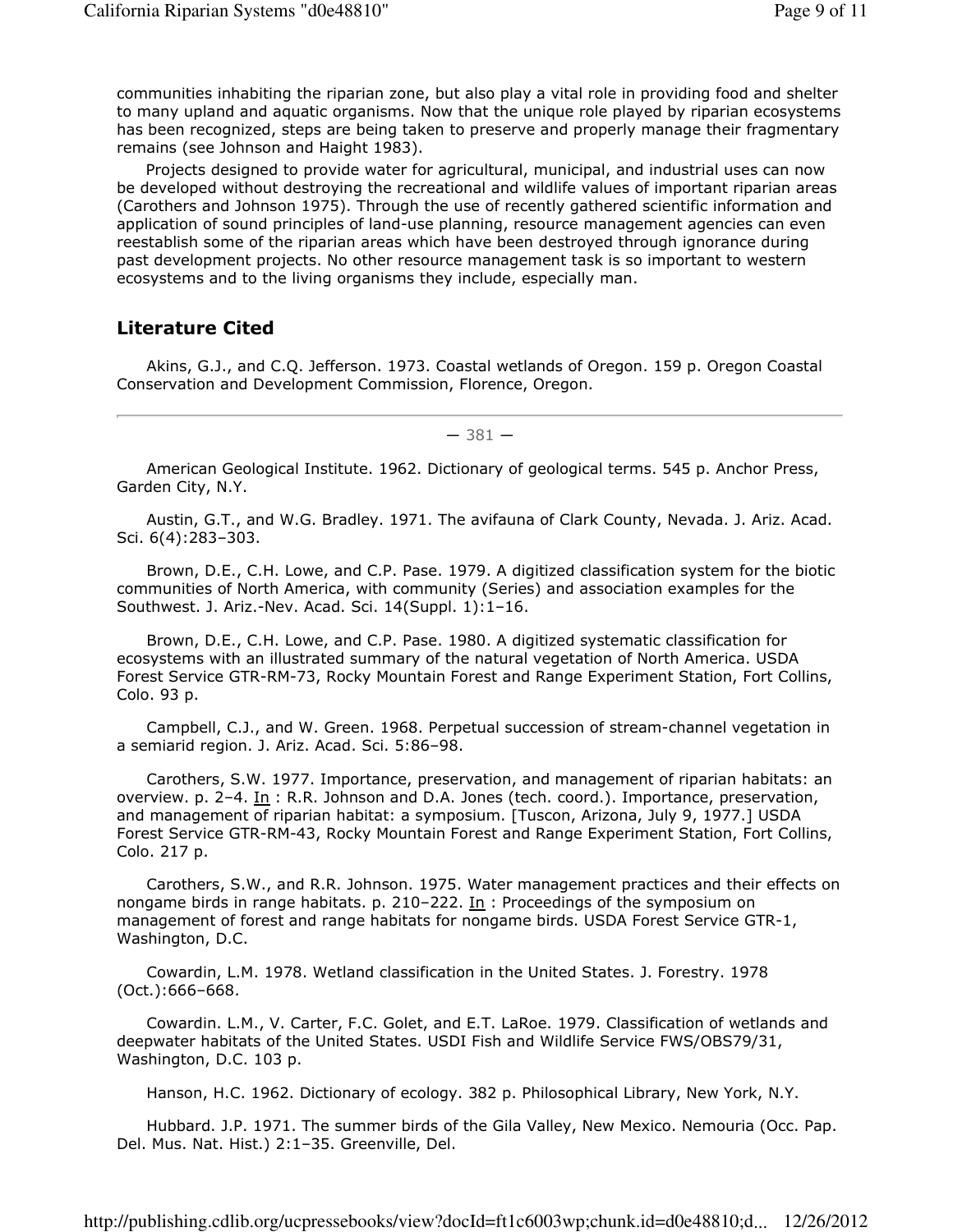Johnson, R.R. 1978a. Foreword. p. ii. In: R.R. Johnson and J.F. McCormick (tech. coord.). Strategies for protection and management of floodplain wetlands and other riparian ecosystems: Proceedings of the symposium. [Callaway Gardens, Georgia, December 11–13, 1978]. USDA Forest Service GTR-WO-12, Washington, D.C. 410 p.

Johnson, R.R. 1978b. The lower Colorado River: a western system. p. 41–55. In: R.R. Johnson and J.F. McCormick (tech. coord.). Strategies for protection and management of floodplain wetlands and other riparian ecosystems: Proceedings of the symposium. [Callaway Gardens, Georgia, December 11–13, 1978]. USDA Forest Service GTR-WO-12, Washington, D.C. 410 p.

Johnson, R.R., and S.W. Carothers. 1982. Southwestern riparian habitats and recreation: interrelationships and impacts in the Southwest and Rocky Mountain region. Eisenhower Consortium Bull. 12, USDA Forest Service, Rocky Mountain Forest and Range Experiment Station, Fort Collins, Colo. 31 p.

Johnson, R.R., S.W. Carothers, and B.T. Brown. In press a. Perennial intermittent and ephmeral riparian habitats in the Southwest. J. Ariz.-Nev. Acad. Sci., Tempe, Ariz.

Johnson, R.R., S.W. Carothers, and N.H. Goldberg. In press b. Western riparian ecosystems: endangered natural communities. Burgess Publishing Company, Minneapolis, Minn.

Johnson, R.R., and L.T. Haight. 1983. Riparian problems and initiatives in the American Southwest: A regional perspective. In : R.E. Warner and K.M. Hendrix (ed.). California Riparian Systems. [University of California, Davis, September 17–19, 1981.] University of California Press, Berkeley.

Johnson, R.R., L.T. Haight, and J.M. Simpson. 1977. Endangered species vs. endangered habitats: a concept. p. 68-79. In: R.R. Johnson and D.A. Jones (tech. coord.). Importance, preservation, and management of riparian habitat: a symposium. [Tuscon, Arizona, July 9, 1977.] USDA Forest Service GTR-RM-43, Rocky Mountain Forest and Range Experiment Station, Fort Collins, Colo. 217 p.

Johnson, R.R., and D.A. Jones (tech. coord.). 1977. Importance, preservation and management of riparian habitat: a symposium. [Tuscon, Arizona, July 9, 1977.] USDA Forest Service GTR-RM-43, Rocky Mountain Forest and Range Experiment Station, Fort Collins, Colo. 217 p.

#### ― 382 ―

Johnson, R.R., and J.F. McCormick (tech. coord.). 1978. Strategies for the protection and management of floodplain wetlands and other riparian ecosystems: Proceedings of the symposium. [Callaway Gardens, Georgia, December 11–13, 1978]. USDA Forest Service GTR-WO-12, Washington, D.C. 410 p.

Langbein, W.B., and K.T. Iseri. 1960. General introduction and hydrologic definitions. USDI Geological Survey Water Sup. Pap. 1541-A. 29 p. US Government Printing Office, Washington, D.C.

Lowe, C.H. (ed.). 1964. The vertebrates of Arizona. 270 p. University of Arizona Press, Tucson.

McCormick, J.F. 1978. A summary of the National Riparian Symposium: A proposal for a national riparian program. p. 362-363. In: R.R. Johnson and J.F. McCormick (tech. coord.). Strategies for the protection and management of floodplain wetlands and other riparian ecosystems: Proceedings of the symposium. [Callaway Gardens, Georgia, December 11–13, 1978]. USDA Forest Service GTR-WO-12, Washington, D.C. 410 p.